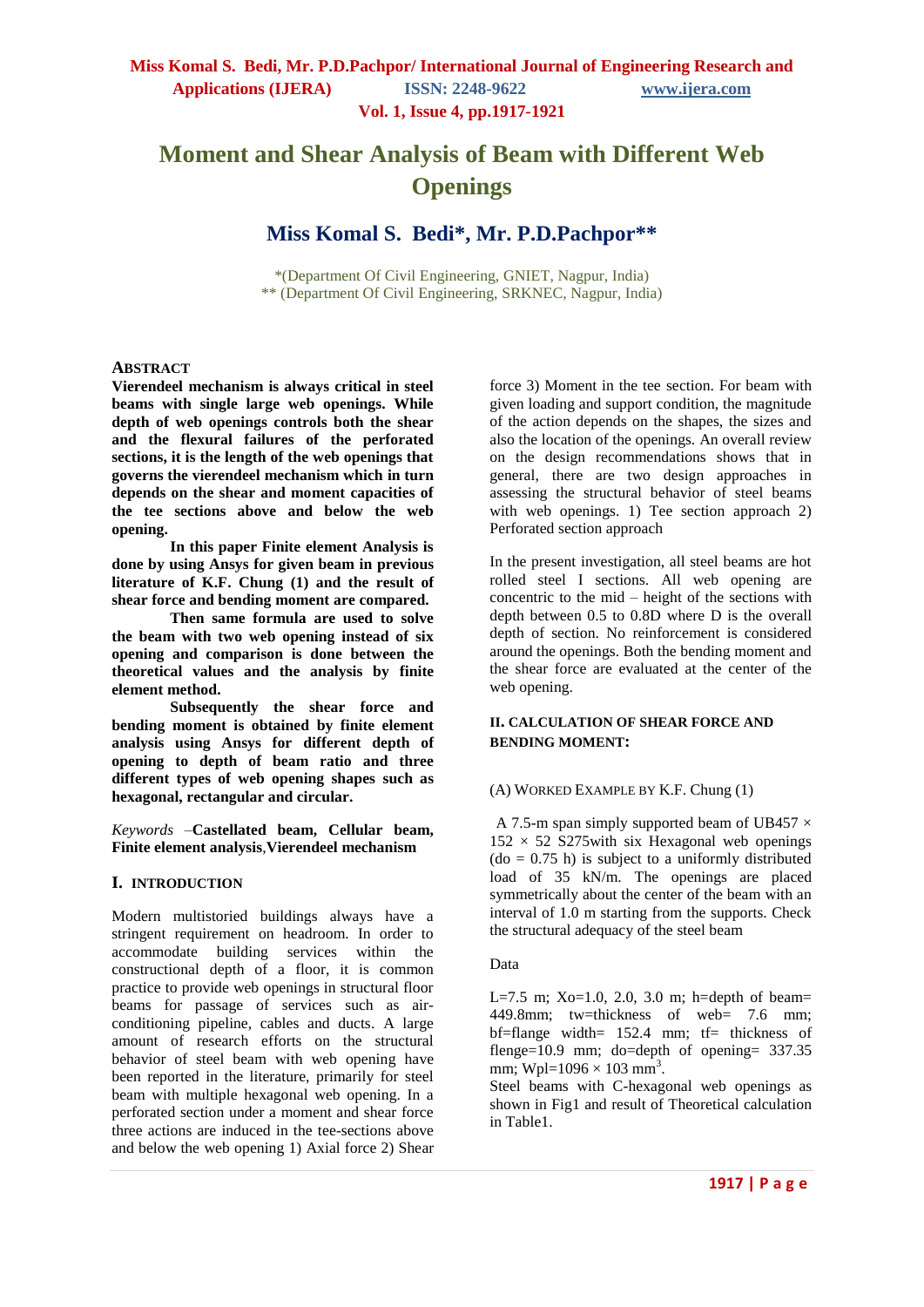#### **ANSYS GEOMETRY MODEL**

ANSYS model is prepared as shown in Fig 2 for the problem (A) and analyzed for shear force and moment result at different locations.

**(B) ANOTHER EXAMPLE:** A 4-m span simply supported beam of ISMB 300 with two Hexagonal web openings  $(d = 0.5 \text{ D})$  Depth of Hole/Depth of beam  $= d/D = 0.5$  is subject to a pressure Loading of 100 kN/m<sup>2</sup> having  $\alpha=45^\circ$  The openings are placed symmetrically starting from the supports. *Find Shear and Moment at the center of Hexagon i e at 1000 mm from the edge of bea*m

Theoretical Solution of shear force and moment at center of the web opening is tabulated in Table 2

#### **ANSYS GEOMETRY MODEL**

ANSYS model is prepared as shown in Fig 3 for the problem (B) to compare theoretical and ANSYS results for shear force and moment at the center of the opening

The comparison of theoretical and Ansys Result for the above problems (A) and (B) is shown in Table 3

#### **III. PROBLEM STATEMENT:**

TO CALCULATE THE SHEAR FORCE AND MOMENT FOR THREE DIFFERENT SHAPES AND SIZES OF WEB **OPENING** 

Example: A 4-m span simply supported beam of ISMB 300 with two web openings for different Depth of Hole/Depth of beam  $= d/D$  ratio is subject to a pressure Loading of 100 kN/m<sup>2</sup> having  $\alpha=45^{\circ}$ in case of hexagonal opening. The openings are placed symmetrically starting from the supports. *Find Shear and Moment at the center of opening i e at 1000 mm from the edge of bea*m.

Case 1: Castellated Beam (hexagonal opening) as shown in Fig 4

Case 2: Rectangular opening as shown in Fig 5

Case 3: Cellular Beam (circular opening) as shown in Fig 6

Result of shear force and moment at the center of the opening for different d/D ratio such as  $d/D = 0.5, 0.6, 0.7, 0.75$  and 0.8 in three different shapes of web opening condition is tabulated in the Table 4 as shown below:

Table 1: Theoretical shear force and bending moment values for problem (A)

| $X_{\mathcal{O}}$<br>(m) | $d_0/h$ w                                 | $\overline{V}$<br>(kN/m) |             | $V_{Sd}$<br>(kN)                      | V | (kNm) (kNm)                                   |                | $M_{o,RdNi}$            | $M_{Sd}$ $M_{o, Rd, Vi}$ $M_{Sd}$ Checking |
|--------------------------|-------------------------------------------|--------------------------|-------------|---------------------------------------|---|-----------------------------------------------|----------------|-------------------------|--------------------------------------------|
| $\gamma$<br>3            | $0.75 \quad 35$<br>$0.75$ 35<br>$0.75$ 35 |                          | $0.91$ 61.3 | $0.91\quad 96.3$<br>$0.91 \quad 26.3$ |   | 0.587 113.8<br>0.374 192.5<br>0.160236.3238.8 | 195.9<br>224.4 | 0.581<br>0.858<br>0.989 | ОK<br>ОK<br>ОK                             |



figure 1: Diagram for problem (A)



figure 2: Ansys model for problem (A)

Table 2 Theoretical shear force and bending moment values for problem (B)

| Xo<br>(m) | $Vsd = W[--Xo]$    |                        | $WX_0(L-X_0)$<br>kNm            |
|-----------|--------------------|------------------------|---------------------------------|
| 1m        | $14*(4/2-1)=14$ kN | Vsd/Vrd<br>$= 6.676E-$ | $14*1*0.5*(4-$<br>$1) = 20.985$ |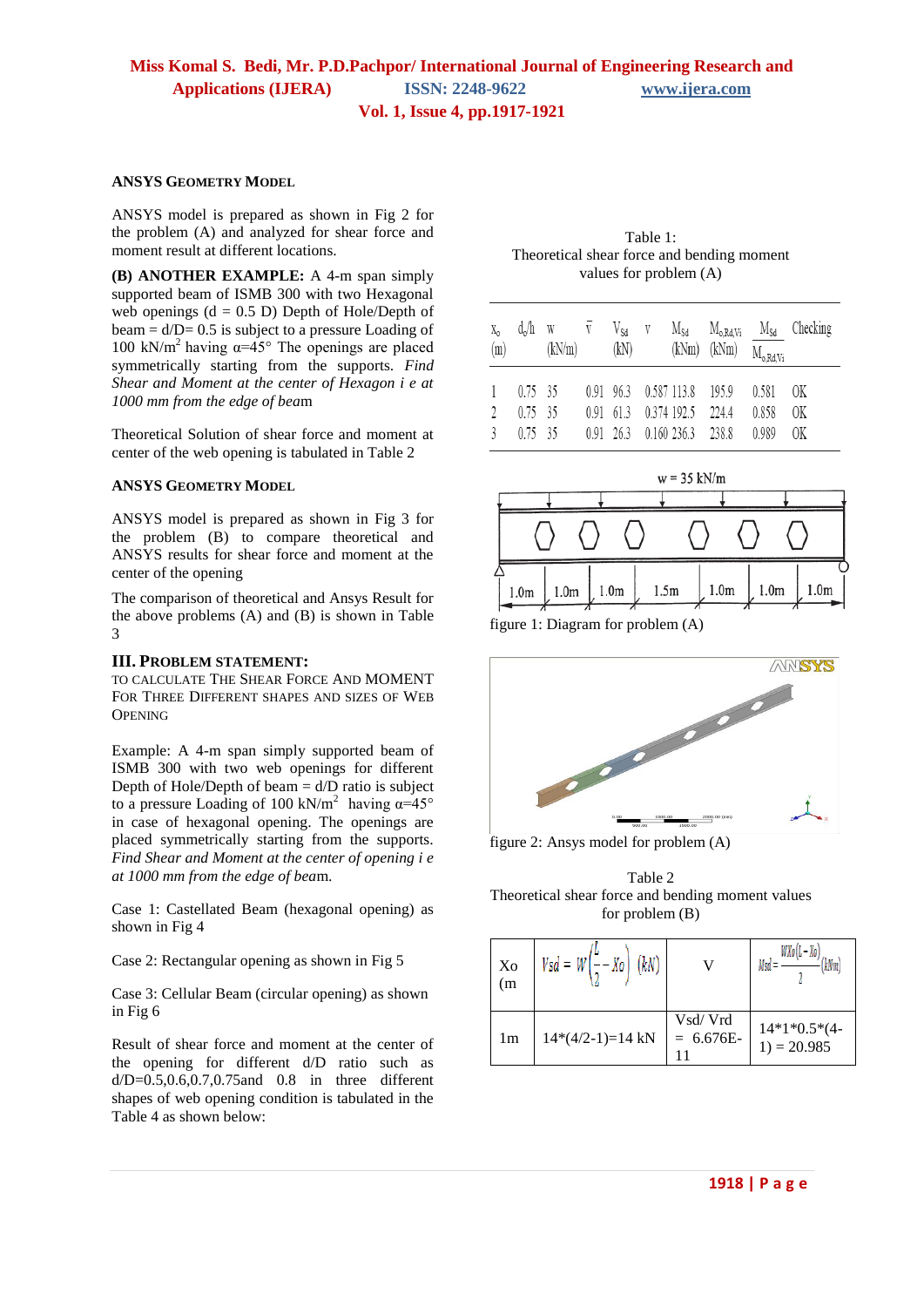## **Miss Komal S. Bedi, Mr. P.D.Pachpor/ International Journal of Engineering Research and Applications (IJERA) ISSN: 2248-9622 www.ijera.com Vol. 1, Issue 4, pp.1917-1921**



figure 3: Ansys model for problem (B)

Table 3: Comparison of Theoretical and Ansys result of Shear force  $\&$  Moment for problem (A)  $\&$  (B)

| Location                                           | Theoretical<br>Result | <b>ANSYS</b><br><b>Results</b> | Variation<br>in mm |     |  |
|----------------------------------------------------|-----------------------|--------------------------------|--------------------|-----|--|
| Shear force<br>at 1m from<br>support               | 96.3                  | 96.3                           |                    | Ni1 |  |
| Shear force<br>at 2m from<br>support               | 61.3                  | 61.3                           |                    | Ni1 |  |
| Shear force<br>at 3m from<br>support               | 26.3                  | 26.3                           | Ni1                |     |  |
| Moment at<br>1m from<br>support                    | 195.9                 | 195.9                          |                    | Ni1 |  |
| Moment at<br>2m from<br>support                    | 224.5                 | 224.5                          |                    | Nil |  |
| Moment at<br>3m from<br>support                    | 238.8                 | 238.8                          | N <sub>i</sub> l   |     |  |
| Shear And Moment at 1m obtained for problem<br>(B) |                       |                                |                    |     |  |
| Shear force<br>at 1m from<br>support               | 14                    | 14                             |                    | Ni1 |  |
| Moment at<br>from<br>1m<br>support                 | 20.98                 |                                | 20.98              |     |  |



figure 4: Model of Castellated Beam for case 1



figure 4a: Ansys shear force values for  $d/D = 0.6$ in case 1



figure 4b: Ansys bending moment values for  $d/D =$ 0.6 in case 1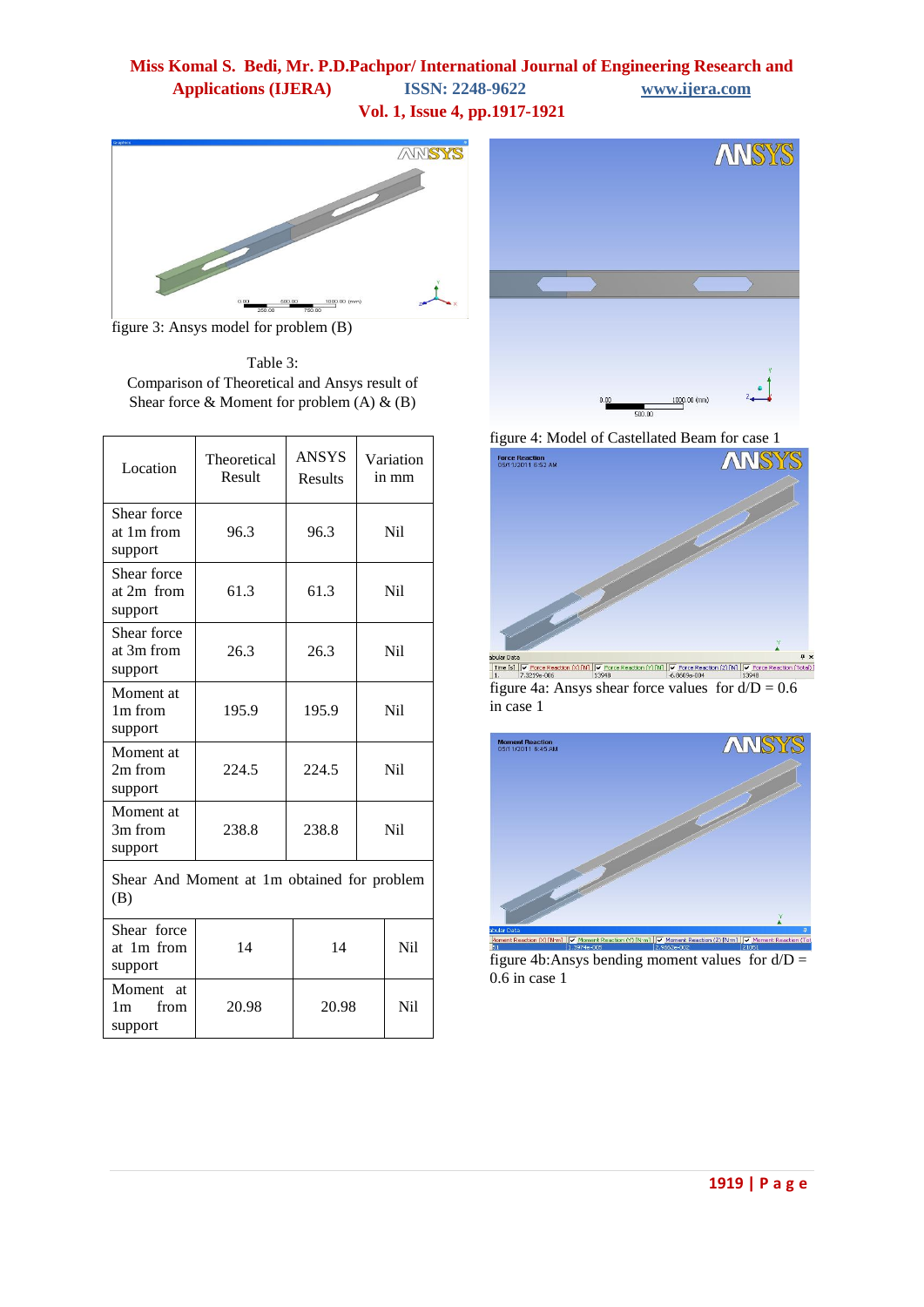## **Miss Komal S. Bedi, Mr. P.D.Pachpor/ International Journal of Engineering Research and Applications (IJERA) ISSN: 2248-9622 www.ijera.com Vol. 1, Issue 4, pp.1917-1921**



figure 5: Model of Rectangular web opening for case 2



figure 5a: Ansys shear force values for  $d/D = 0.5$ in case 2



figure 5b: Ansys bending moment values for  $d/D =$ 0.5 in case 2



figure 6: Model of circular beam for case 3



Fine [st]  $\frac{|\text{True}}{2,42396\cdot005}$ <br>  $\frac{|\text{True}}{10,2,42396\cdot005}$ <br>  $\text{figure 6a: Answer of 13993}$ <br>  $\text{figure 6a: Answer of 13993}$ <br>  $\text{figure 6a:}$  Ansys shear force values for  $d/D = 0.5$ in case 3



nt Reaction (X) [N·m] | Ø Moment Reaction (Y) [N·m] | Ø Moment Reaction (Z) [N·m] | Ø Mo<br>2.1947e-005 → 1.1743e-002 → 2.1007 figure 6b: Ansys bending moment values for  $d/D =$ 0.5 in case 3